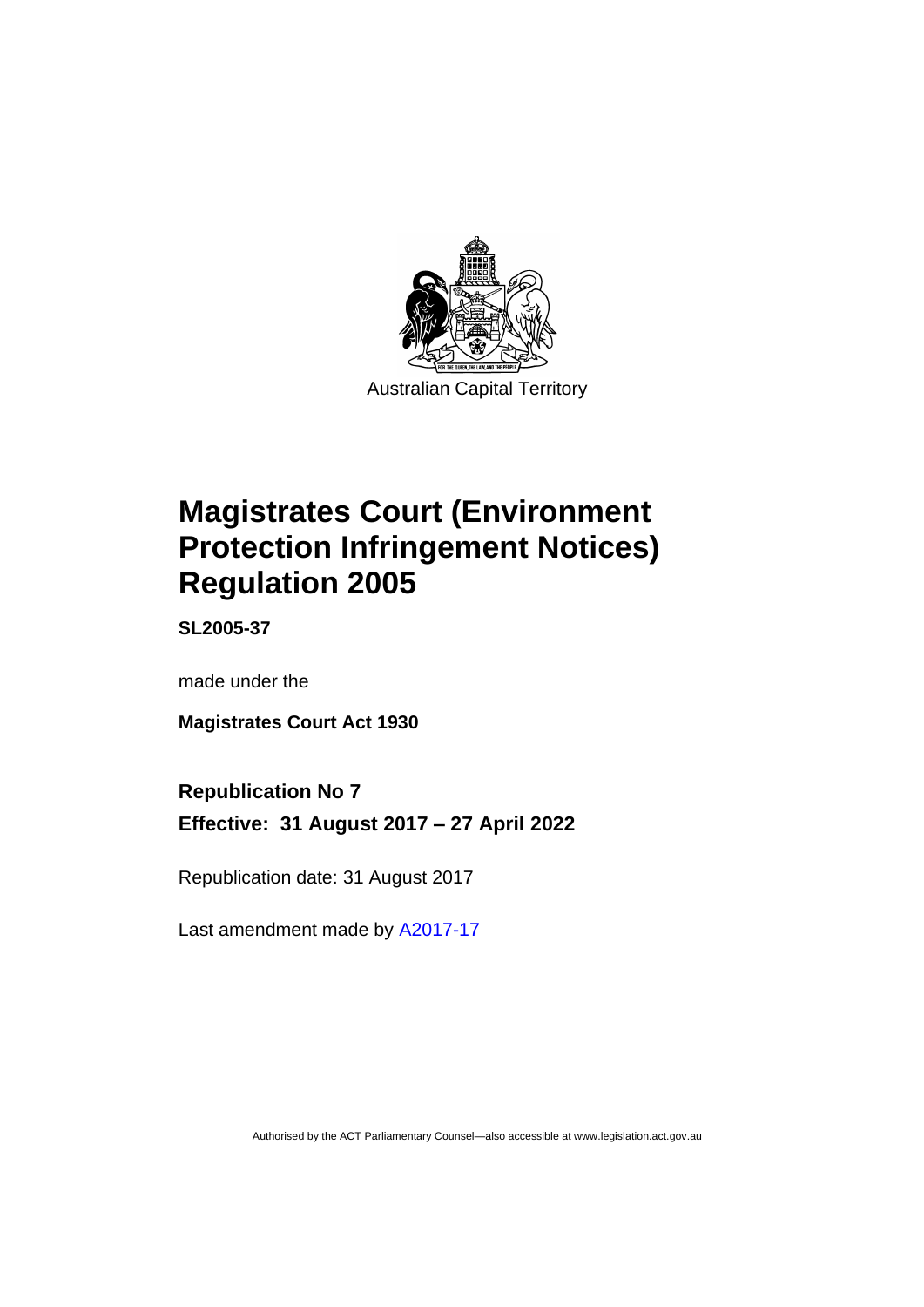### **About this republication**

### **The republished law**

This is a republication of the *Magistrates Court (Environment Protection Infringement Notices) Regulation 2005*, made under the *Magistrates Court Act 1930* (including any amendment made under the *[Legislation Act 2001](http://www.legislation.act.gov.au/a/2001-14)*, part 11.3 (Editorial changes)) as in force on 31 August 2017*.* It also includes any commencement, amendment, repeal or expiry affecting this republished law to 31 August 2017.

The legislation history and amendment history of the republished law are set out in endnotes 3 and 4.

### **Kinds of republications**

The Parliamentary Counsel's Office prepares 2 kinds of republications of ACT laws (see the ACT legislation register at [www.legislation.act.gov.au\)](http://www.legislation.act.gov.au/):

- authorised republications to which the *[Legislation Act 2001](http://www.legislation.act.gov.au/a/2001-14)* applies
- unauthorised republications.

The status of this republication appears on the bottom of each page.

#### **Editorial changes**

The *[Legislation Act 2001](http://www.legislation.act.gov.au/a/2001-14)*, part 11.3 authorises the Parliamentary Counsel to make editorial amendments and other changes of a formal nature when preparing a law for republication. Editorial changes do not change the effect of the law, but have effect as if they had been made by an Act commencing on the republication date (see *[Legislation Act 2001](http://www.legislation.act.gov.au/a/2001-14)*, s 115 and s 117). The changes are made if the Parliamentary Counsel considers they are desirable to bring the law into line, or more closely into line, with current legislative drafting practice.

This republication includes amendments made under part 11.3 (see endnote 1).

### **Uncommenced provisions and amendments**

If a provision of the republished law has not commenced, the symbol  $|\mathbf{U}|$  appears immediately before the provision heading. Any uncommenced amendments that affect this republished law are accessible on the ACT legislation register [\(www.legislation.act.gov.au\)](http://www.legislation.act.gov.au/). For more information, see the home page for this law on the register.

#### **Modifications**

If a provision of the republished law is affected by a current modification, the symbol  $\mathbf{M}$  appears immediately before the provision heading. The text of the modifying provision appears in the endnotes. For the legal status of modifications, see the *[Legislation Act](http://www.legislation.act.gov.au/a/2001-14)  [2001](http://www.legislation.act.gov.au/a/2001-14)*, section 95.

### **Penalties**

At the republication date, the value of a penalty unit for an offence against this law is \$150 for an individual and \$750 for a corporation (see *[Legislation Act 2001](http://www.legislation.act.gov.au/a/2001-14)*, s 133).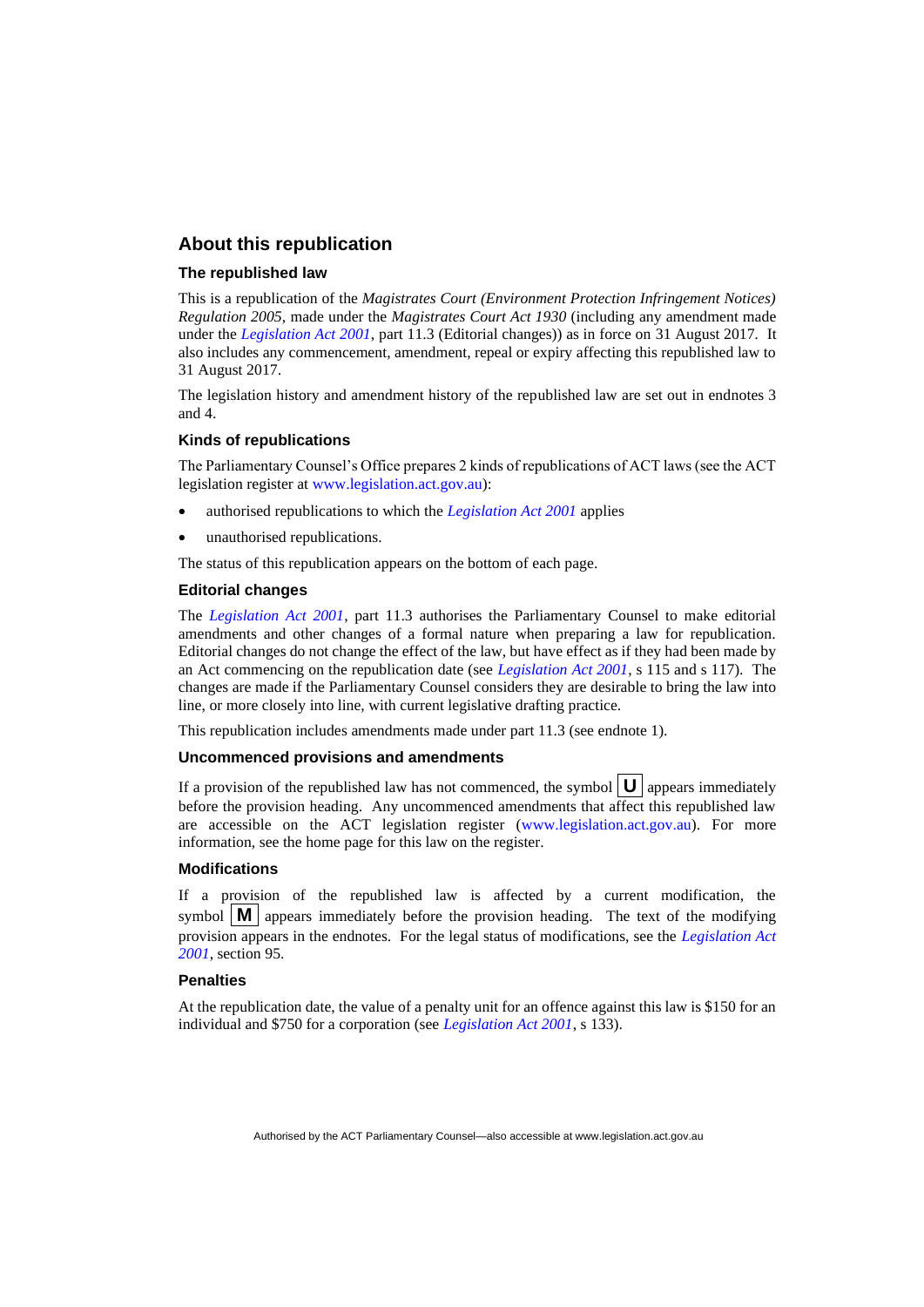

# **Magistrates Court (Environment Protection Infringement Notices) Regulation 2005**

made under the

**Magistrates Court Act 1930**

# **Contents**

|          |                                                                | Page       |
|----------|----------------------------------------------------------------|------------|
| 1        | Name of regulation                                             | 2          |
| 3        | Purpose of regulation                                          | 2          |
| 4        | Dictionary                                                     | 2          |
| 5        | <b>Notes</b>                                                   | 2          |
| 6        | Administering authority                                        | 3          |
| 7        | Infringement notice offences                                   | 3          |
| 8        | Infringement notice penalties                                  | 3          |
| 9        | Contents of infringement notices-other information             | 4          |
| 10       | Contents of infringement notices—identifying authorised person | 4          |
| R7       | Magistrates Court (Environment Protection Infringement         | contents 1 |
| 31/08/17 | Notices) Regulation 2005<br>Effective: 31/08/17-27/04/22       |            |
|          |                                                                |            |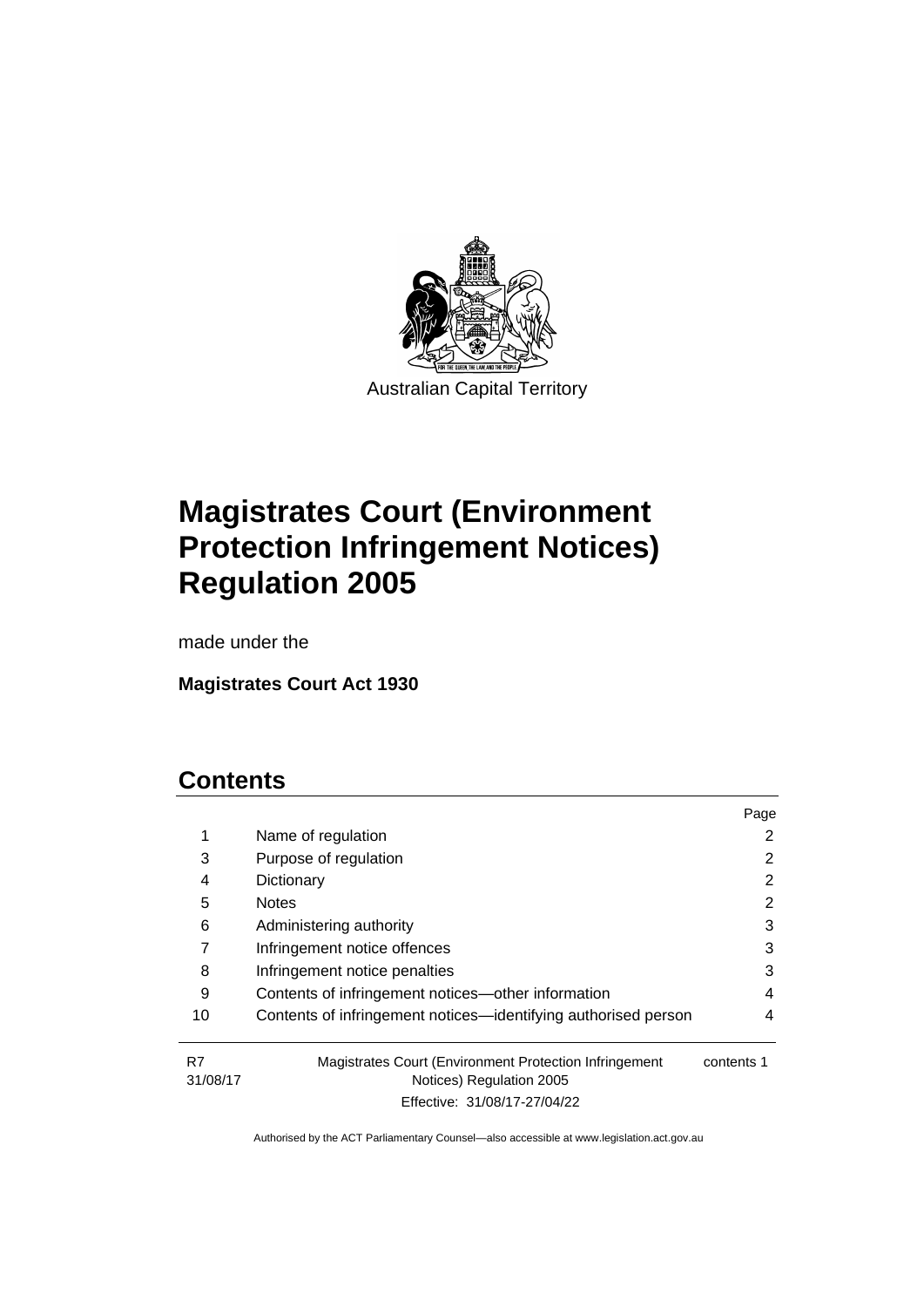#### **Contents**

| 11<br>12          | Contents of reminder notices—identifying authorised person<br>Authorised people for infringement notice offences | Page<br>4<br>5 |
|-------------------|------------------------------------------------------------------------------------------------------------------|----------------|
| <b>Schedule 1</b> | <b>Environment protection legislation</b><br>infringement notice offences and penalties                          | 6              |
| <b>Part 1.1</b>   | <b>Environment Protection Act 1997</b>                                                                           | 6              |
| <b>Part 1.2</b>   | <b>Environment Protection Regulation 2005</b>                                                                    | 8              |
| <b>Dictionary</b> |                                                                                                                  | 10             |

### **[Endnotes](#page-14-0)**

|    | About the endnotes     | 11 |
|----|------------------------|----|
| 2  | Abbreviation key       | 11 |
| -3 | Legislation history    | 12 |
| 4  | Amendment history      | 14 |
| 5  | Earlier republications | 15 |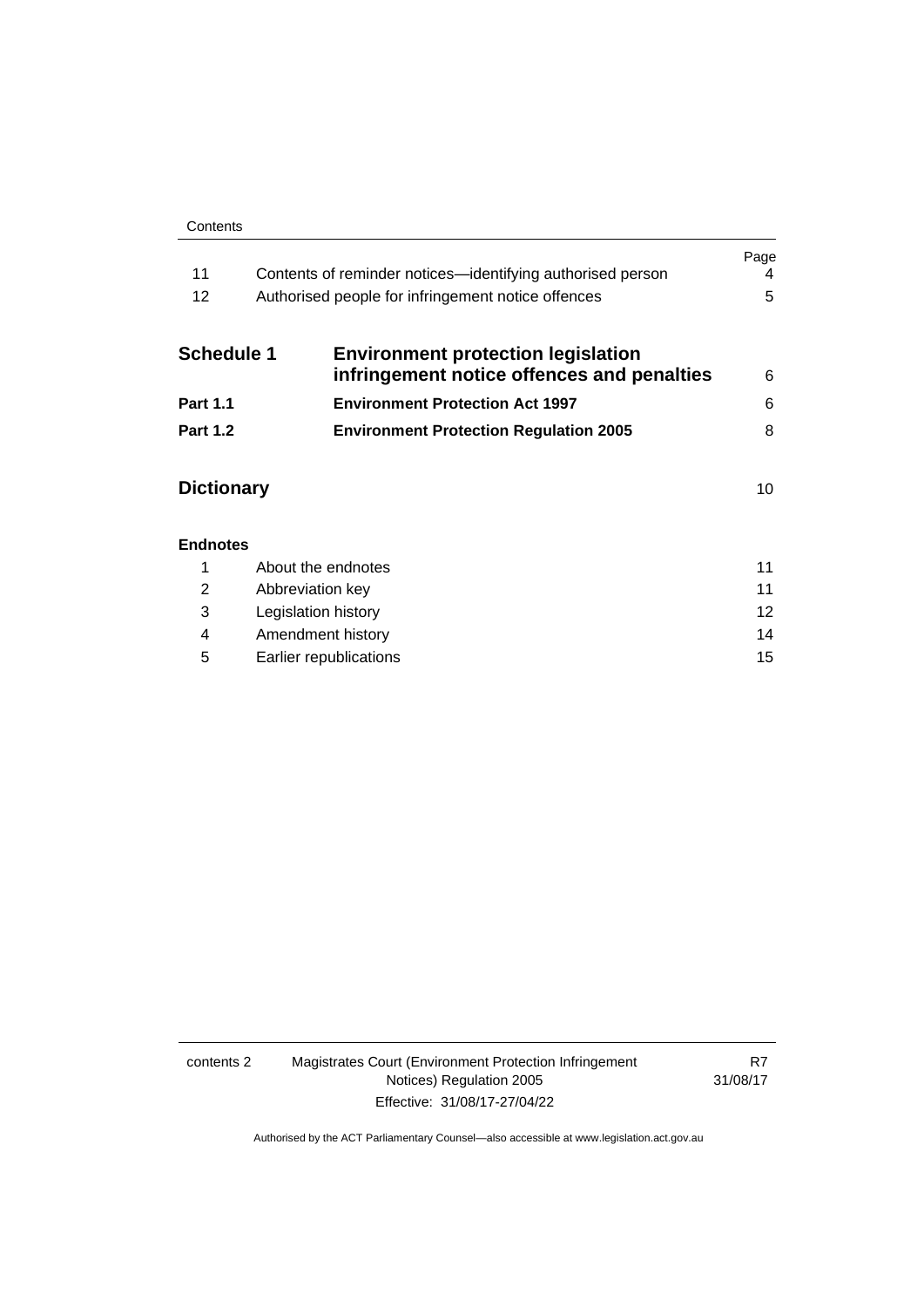

# **Magistrates Court (Environment Protection Infringement Notices) Regulation 2005**

made under the

**[Magistrates Court Act](http://www.legislation.act.gov.au/a/1930-21) 1930**

R7 31/08/17

֡֡֡

Magistrates Court (Environment Protection Infringement Notices) Regulation 2005 Effective: 31/08/17-27/04/22

page 1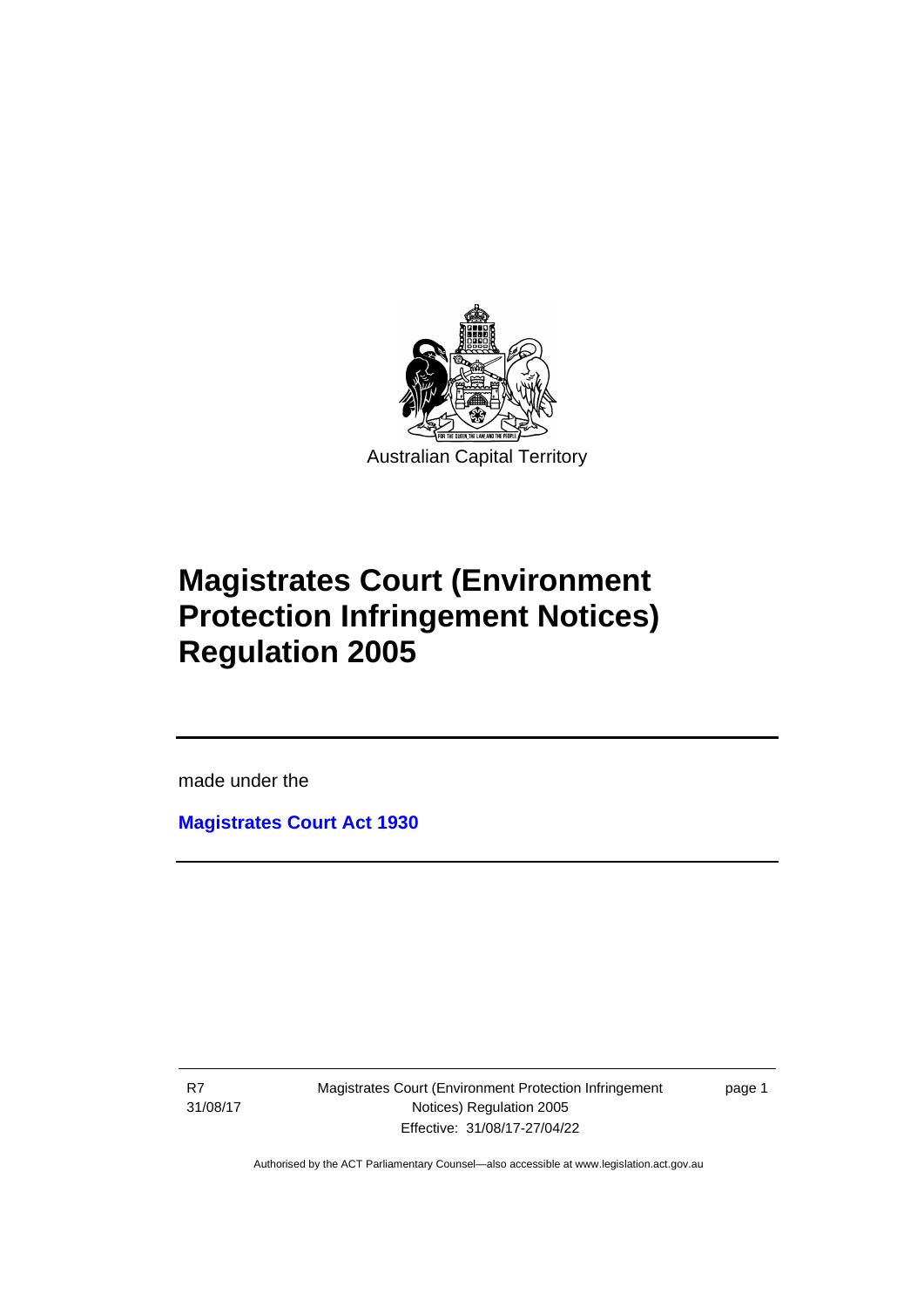# <span id="page-5-0"></span>**1 Name of regulation**

This regulation is the *Magistrates Court (Environment Protection Infringement Notices) Regulation 2005*.

### <span id="page-5-1"></span>**3 Purpose of regulation**

The purpose of this regulation is to provide for infringement notices under the *[Magistrates Court Act 1930](http://www.legislation.act.gov.au/a/1930-21)*, part 3.8 for certain offences against the environment protection legislation.

*Note* The *[Magistrates Court Act 1930](http://www.legislation.act.gov.au/a/1930-21)*, pt 3.8 provides a system of infringement notices for offences against various Acts. The infringement notice system is intended to provide an alternative to prosecution.

# <span id="page-5-2"></span>**4 Dictionary**

The dictionary at the end of this regulation is part of this regulation.

*Note 1* The dictionary at the end of this regulation defines certain terms used in this regulation, and includes references (*signpost definitions*) to other terms defined elsewhere.

> For example, the signpost definition '*authorised officer*—see the *[Environment Protection Act 1997](http://www.legislation.act.gov.au/a/1997-92)*, dictionary.' means that the term 'authorised officer' is defined in that dictionary and the definition applies to this regulation.

*Note 2* A definition in the dictionary (including a signpost definition) applies to the entire regulation unless the definition, or another provision of the regulation, provides otherwise or the contrary intention otherwise appears (se[e Legislation Act,](http://www.legislation.act.gov.au/a/2001-14) s  $155$  and s  $156$  (1)).

# <span id="page-5-3"></span>**5 Notes**

A note included in this regulation is explanatory and is not part of this regulation.

*Note* See the [Legislation Act,](http://www.legislation.act.gov.au/a/2001-14) s 127 (1), (4) and (5) for the legal status of notes.

R7 31/08/17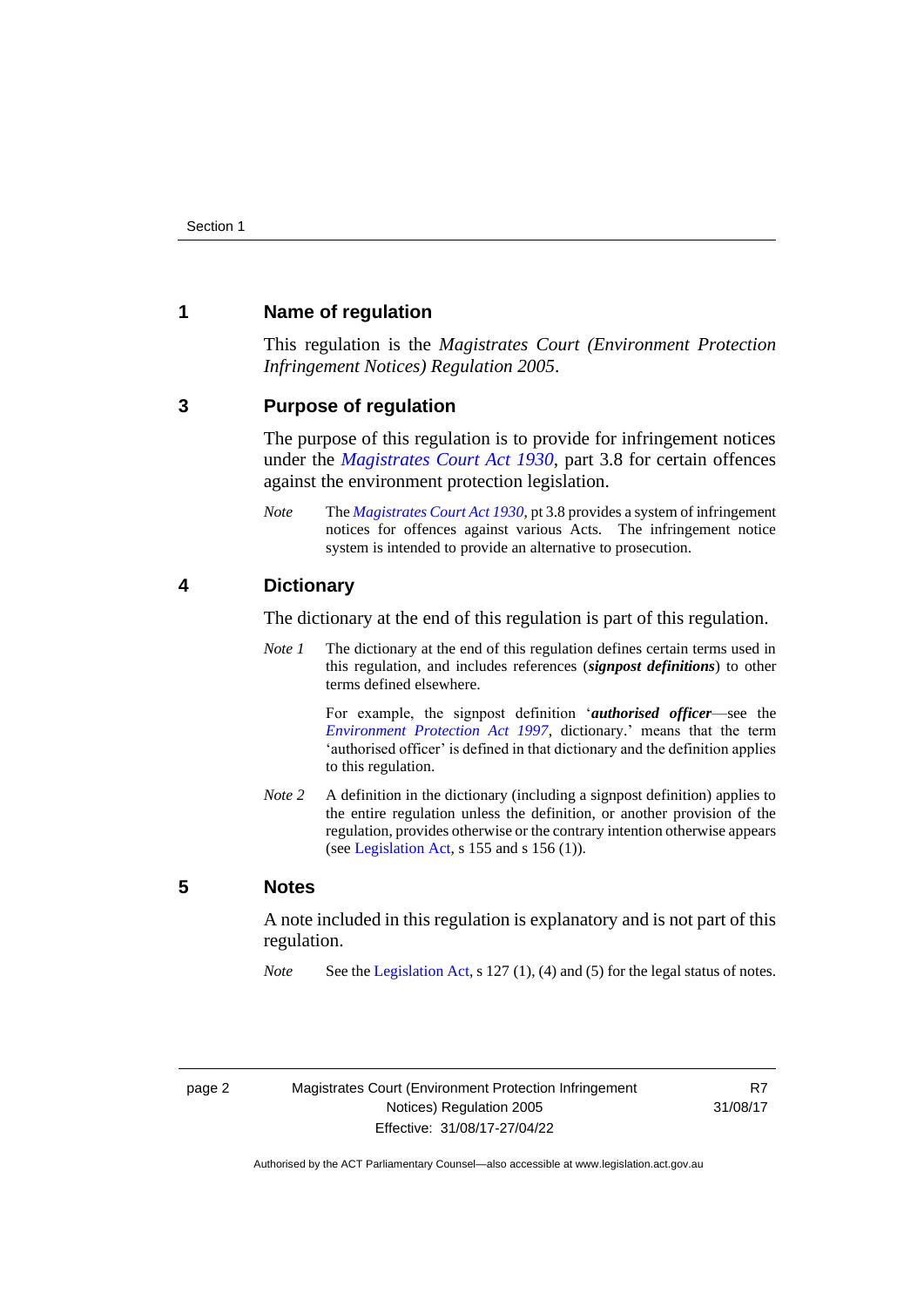# <span id="page-6-0"></span>**6 Administering authority**

The administering authority for an infringement notice offence against the environment protection legislation is the environment protection authority.

# <span id="page-6-1"></span>**7 Infringement notice offences**

The *[Magistrates Court Act 1930](http://www.legislation.act.gov.au/a/1930-21)*, part 3.8 applies to an offence against a provision of the environment protection legislation mentioned in schedule 1, column 2.

# <span id="page-6-2"></span>**8 Infringement notice penalties**

- (1) The penalty payable by an individual for an offence against the environment protection legislation, under an infringement notice for the offence, is the amount mentioned in schedule 1, column 4 of the item applying to the offence or, if there is more than 1 amount mentioned in the column, the amount applying to the individual.
- (2) The penalty payable by a corporation for an offence against the environment protection legislation, under an infringement notice for the offence, is 5 times the amount mentioned in schedule 1, column 4 of the item applying to the offence or, if there is more than 1 amount mentioned in the column, the amount applying to the corporation.
- (3) The cost of serving a reminder notice for an infringement notice offence against the environment protection legislation is \$34.

page 3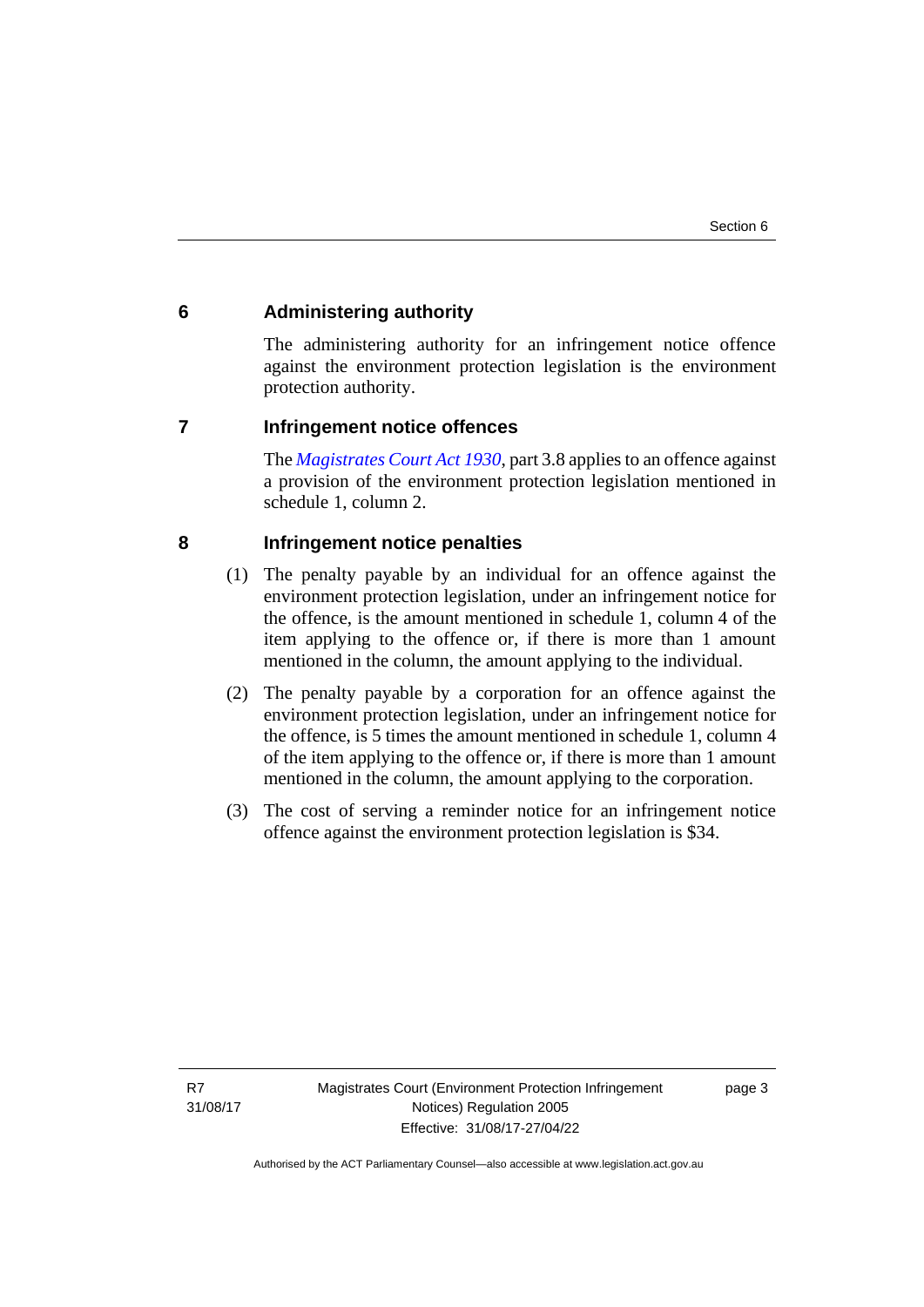# <span id="page-7-0"></span>**9 Contents of infringement notices—other information**

- (1) An infringement notice served on a company by an authorised person for an infringement notice offence against the environment protection legislation must include the company's ACN.
	- *Note* The requirement under this section is additional to the requirement under the *[Magistrates Court Act 1930](http://www.legislation.act.gov.au/a/1930-21)*, s 121 (1) (c).
- (2) In this section:

*company* means a company registered under the [Corporations Act.](http://www.comlaw.gov.au/Series/C2004A00818)

# <span id="page-7-1"></span>**10 Contents of infringement notices—identifying authorised person**

An infringement notice served on a person by an authorised person for an infringement notice offence against the environment protection legislation must identify the authorised person by—

- (a) the authorised person's full name, or surname and initials; or
- (b) any unique number given, for this regulation, to the authorised person by the administering authority.

# <span id="page-7-2"></span>**11 Contents of reminder notices—identifying authorised person**

A reminder notice served on a person by an authorised person for an infringement notice offence against the environment protection legislation must identify the authorised person by—

- (a) the authorised person's full name, or surname and initials; or
- (b) any unique number given, for this regulation, to the authorised person by the administering authority.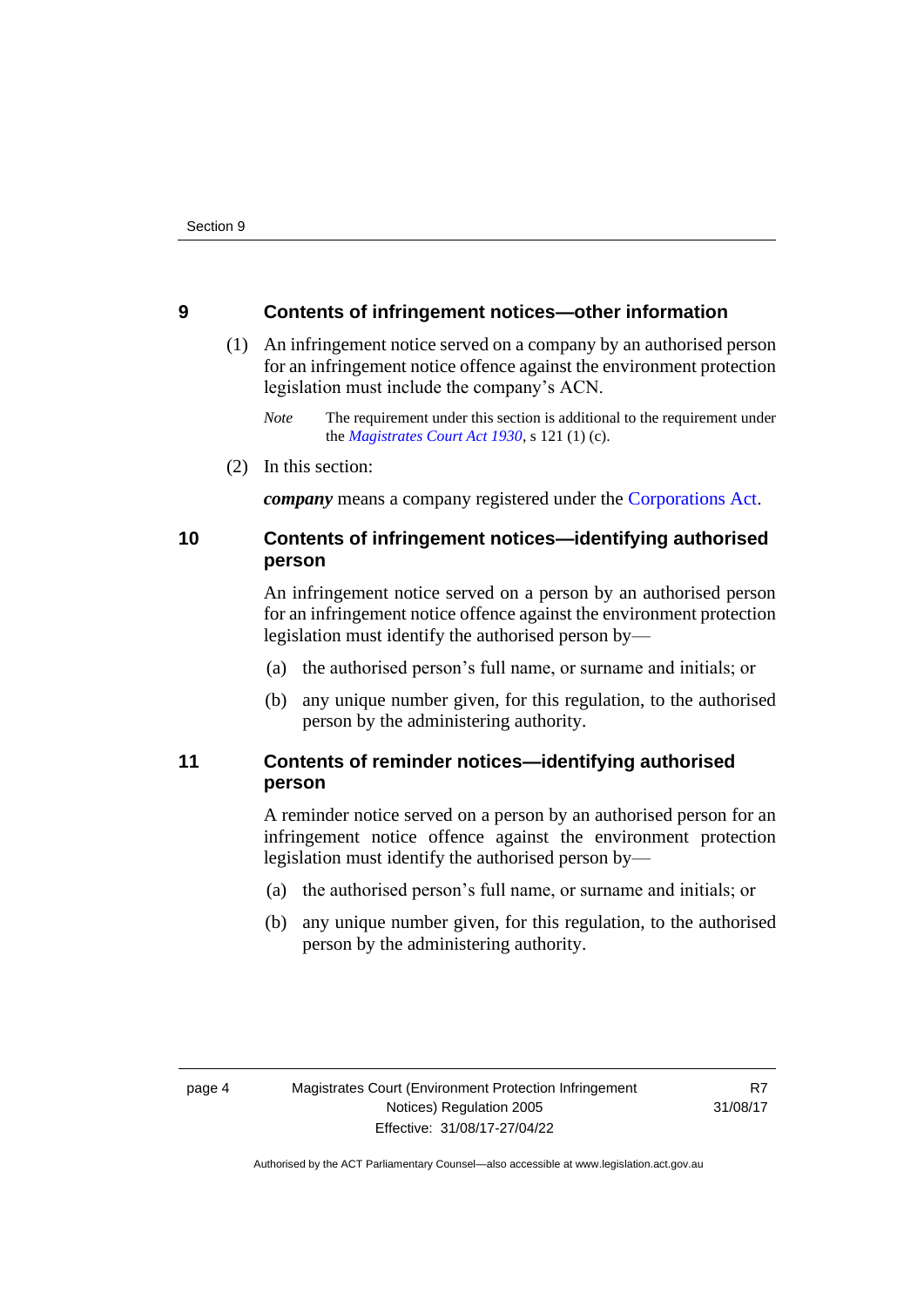# <span id="page-8-0"></span>**12 Authorised people for infringement notice offences**

An authorised officer may serve the following:

- (a) an infringement notice for an infringement notice offence against the environment protection legislation;
- (b) a reminder notice for an infringement notice offence against the environment protection legislation.
- *Note* For how documents may be served, see th[e Legislation Act,](http://www.legislation.act.gov.au/a/2001-14) pt 19.5.

page 5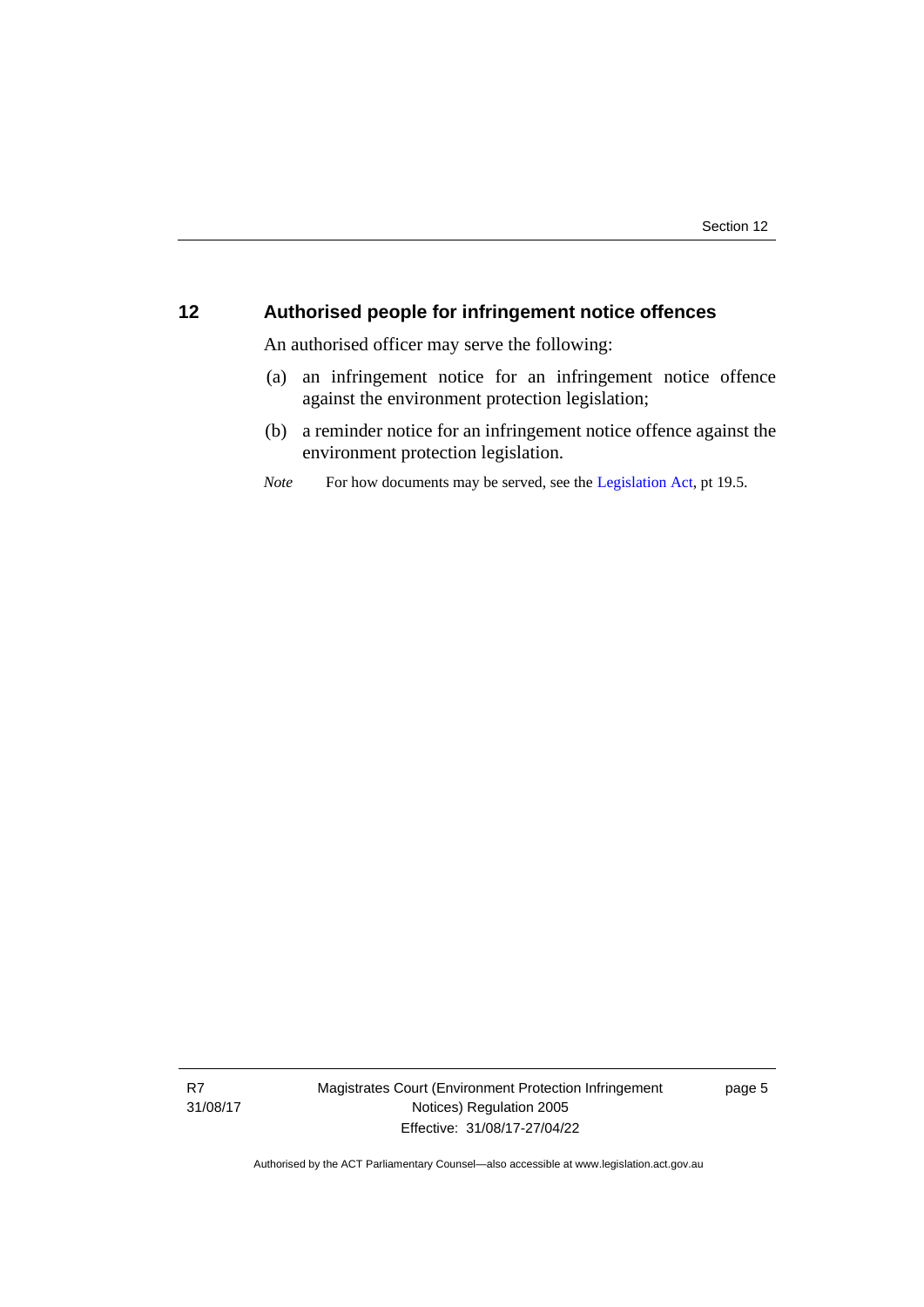# <span id="page-9-0"></span>**Schedule 1 Environment protection legislation infringement notice offences and penalties**

<span id="page-9-1"></span>(see s 7 and s 8)

# **Part 1.1 Environment Protection Act 1997**

| column 1<br>item | column <sub>2</sub><br>offence provision and, if relevant,<br>case | column 3<br>offence penalty<br>(penalty units) | column 4<br>infringement<br>penalty (\$) |
|------------------|--------------------------------------------------------------------|------------------------------------------------|------------------------------------------|
| $\mathbf{1}$     | 42(1)                                                              | 200                                            | 1 0 0 0                                  |
| $\overline{2}$   | 42(2)                                                              | 200                                            | 1 0 0 0                                  |
| 3                | 44(1)                                                              | 200                                            | 1 000                                    |
| $\overline{4}$   | 45(1)                                                              | 200                                            | 1 0 0 0                                  |
| 5                | 67                                                                 | 10                                             | 50                                       |
| 6                | 69(3)                                                              | 50                                             | 500                                      |
| 7                | 71 $(3)$ $(a)$                                                     |                                                |                                          |
| 7.1              | if notice under 71 $(1)(c)$                                        | 50                                             | 500                                      |
| 7.2              | if notice under $71(2)(a)$                                         | 50                                             | 500                                      |
| 8                | 71(3)(b)                                                           | 50                                             | 500                                      |
| 9                | 76(5)                                                              | 50                                             | 500                                      |
| 10               | 77(3)                                                              | 50                                             | 500                                      |
| 11               | 78(5)                                                              | 50                                             | 500                                      |
| 12               | 82(3)                                                              | 50                                             | 500                                      |

page 6 Magistrates Court (Environment Protection Infringement Notices) Regulation 2005 Effective: 31/08/17-27/04/22

R7 31/08/17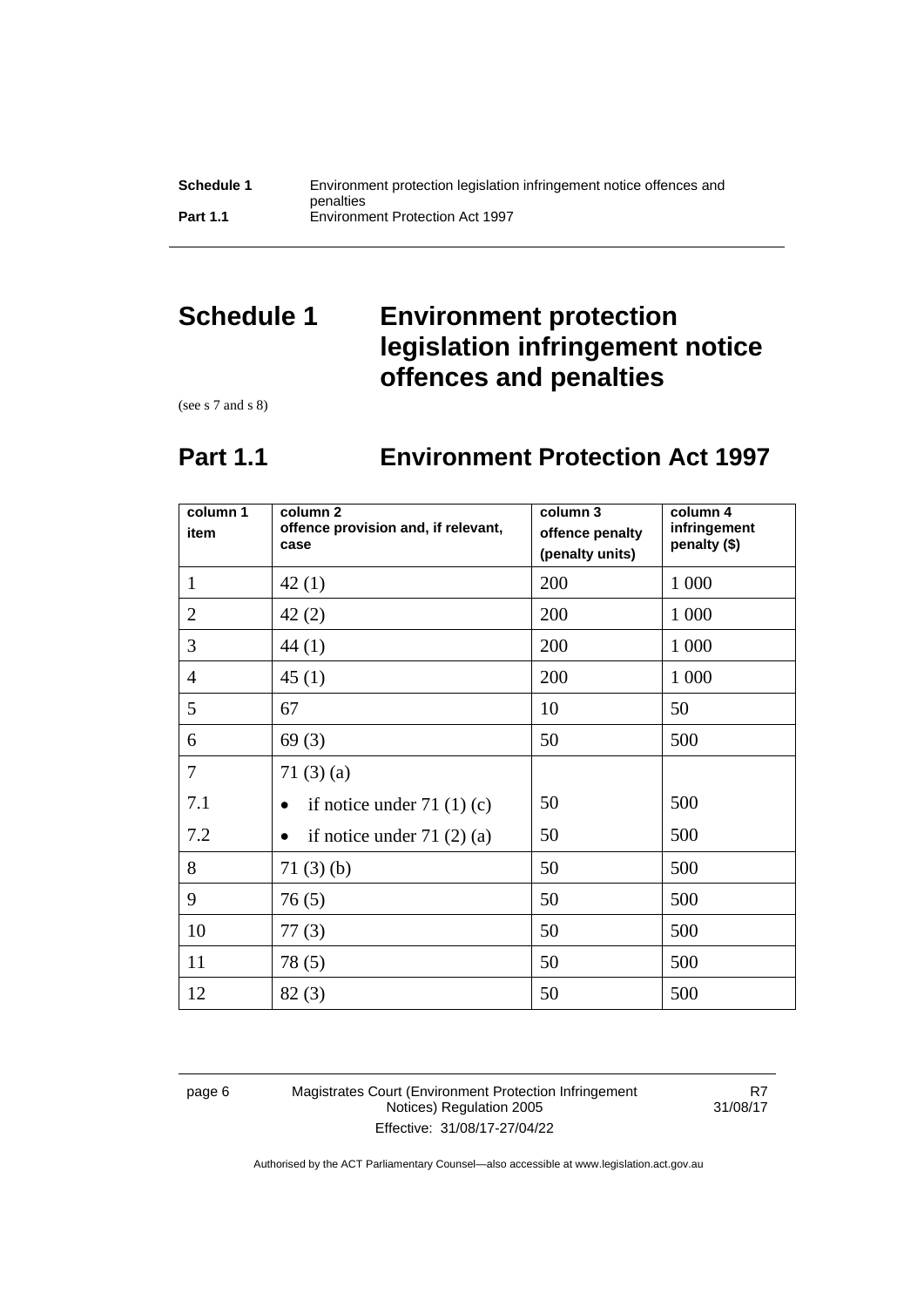| Environment protection legislation infringement notice offences and | Schedule 1      |
|---------------------------------------------------------------------|-----------------|
| penalties                                                           |                 |
| Environment Protection Act 1997                                     | <b>Part 1.1</b> |

| column 1<br>item | column 2<br>offence provision and, if relevant,<br>case | column 3<br>offence penalty<br>(penalty units) | column 4<br>infringement<br>penalty (\$) |
|------------------|---------------------------------------------------------|------------------------------------------------|------------------------------------------|
| 13               | 84(3)(a)                                                |                                                |                                          |
| 13.1             | if notice under $84(1)(c)$                              | 50                                             | 500                                      |
| 13.2             | if notice under $84(2)(a)$<br>٠                         | 50                                             | 500                                      |
| 14               | $84(3)$ (b)                                             | 50                                             | 500                                      |
| 15               | 92 (4)—if failure to comply<br>with $92(1)$             | 50                                             | 1 000                                    |
| 16               | 134                                                     | 100                                            | 500                                      |
| 17               | 139(3)                                                  | 50                                             | 500                                      |
| 18               | 141                                                     | 50                                             | 100                                      |
| 19               | 142                                                     | 100                                            | 500                                      |
| 20               | 148(1)                                                  | 20                                             | 250                                      |
| 21               | 149(1)                                                  | 20                                             | 250                                      |
| 22               | 149(4)                                                  | 50                                             | 250                                      |
| 23               | 159A(1)                                                 | 10                                             | 100                                      |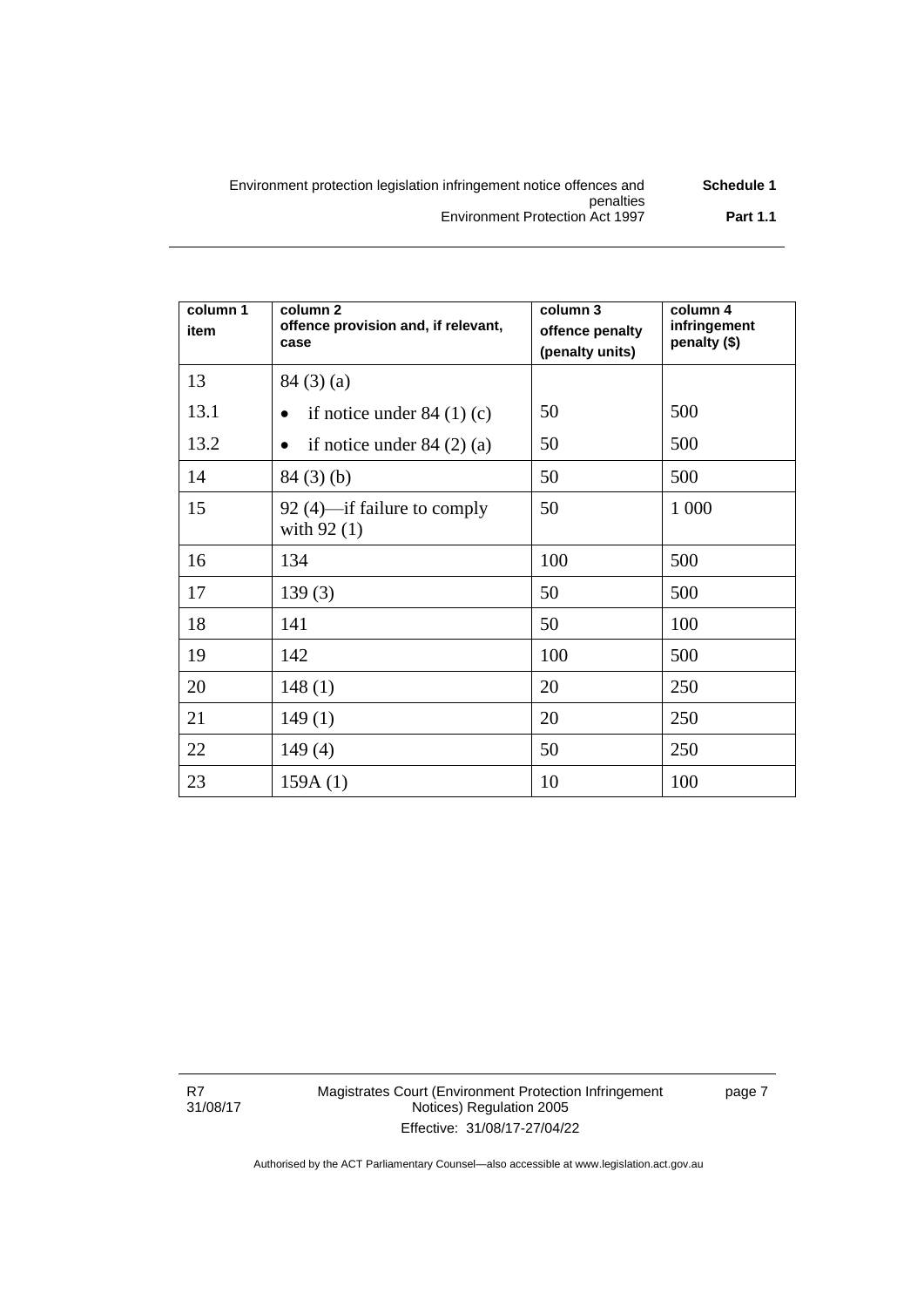| Schedule 1      | Environment protection legislation infringement notice offences and |
|-----------------|---------------------------------------------------------------------|
|                 | penalties                                                           |
| <b>Part 1.2</b> | Environment Protection Regulation 2005                              |

# <span id="page-11-0"></span>**Part 1.2 Environment Protection Regulation 2005**

| column 1<br>item | column 2<br>offence provision and, if relevant,<br>case | column 3<br>offence penalty<br>(penalty units) | column 4<br>infringement<br>penalty<br>$($ \$) |
|------------------|---------------------------------------------------------|------------------------------------------------|------------------------------------------------|
| $\mathbf{1}$     | 9(1)                                                    | 5                                              | 100                                            |
| $\overline{2}$   | 10(1)(b)(i)                                             | 10                                             | 120                                            |
| 3                | $10(1)$ (b) (ii)                                        | 10                                             | 120                                            |
| $\overline{4}$   | $10(3)$ (b) (i)                                         | 10                                             | 120                                            |
| 5                | $10(3)$ (b) (ii)                                        | 10                                             | 120                                            |
| 6                | 11(5)                                                   | 10                                             | 120                                            |
| $\tau$           | 12(1)                                                   | 5                                              | 100                                            |
| 8                | 14(3)                                                   | 10                                             | 300                                            |
| 9                | 14(4)                                                   | 10                                             | 300                                            |
| 10               | 14A(1)                                                  | 10                                             | 300                                            |
| 11               | 15(1)                                                   | 10                                             | 200                                            |
| 12               | 15(2)                                                   | 10                                             | 200                                            |
| 13               | 39(1)                                                   | 10                                             | 200                                            |
| 14               | 39(2)                                                   | 10                                             | 200                                            |
| 15               | 40(1)                                                   | 10                                             | 120                                            |
| 16               | 40(2)                                                   | 10                                             | 120                                            |
| 17               | 44(1)                                                   | 10                                             | 175                                            |
| 18               | 44(2)                                                   | 10                                             | 100                                            |
| 19               | 45 $(1)(a)$                                             | 10                                             | 100                                            |

page 8 Magistrates Court (Environment Protection Infringement Notices) Regulation 2005 Effective: 31/08/17-27/04/22

R7 31/08/17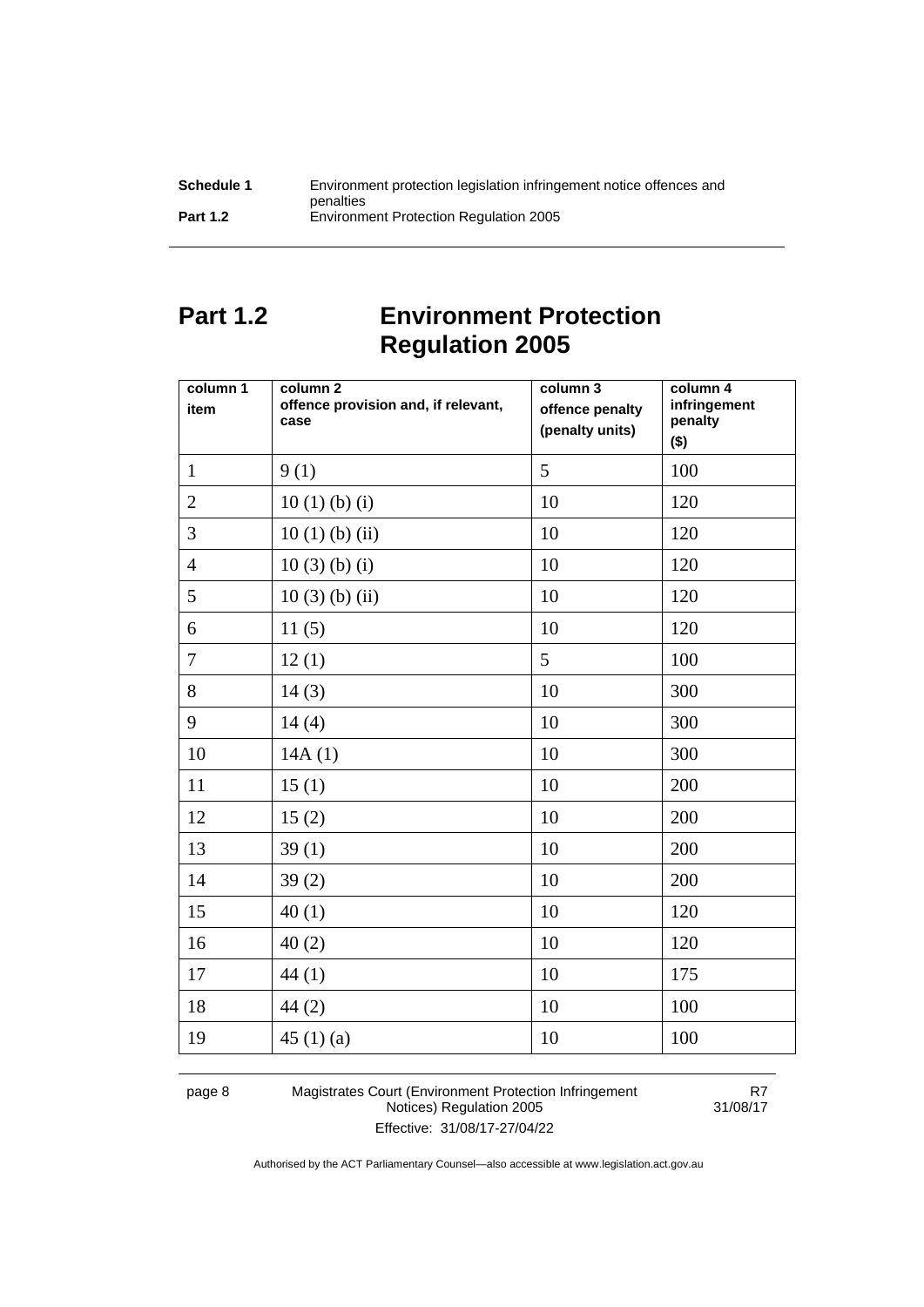| Environment protection legislation infringement notice offences and | Schedule 1      |
|---------------------------------------------------------------------|-----------------|
| penalties                                                           |                 |
| <b>Environment Protection Regulation 2005</b>                       | <b>Part 1.2</b> |

| column 1<br>item | column <sub>2</sub><br>offence provision and, if relevant,<br>case | column 3<br>offence penalty<br>(penalty units) | column 4<br>infringement<br>penalty<br>$($ \$) |
|------------------|--------------------------------------------------------------------|------------------------------------------------|------------------------------------------------|
| 20               | 45(1)(b)                                                           | 10                                             | 100                                            |
| 21               | 46(1)                                                              | 10                                             | 100                                            |
| 22               | 47(1)                                                              | 10                                             | 175                                            |
| 23               | 47(2)                                                              | 10                                             | 175                                            |
| 24               | 48(2)                                                              | 10                                             | 100                                            |
| 25               | 49(2)                                                              | 10                                             | 100                                            |
| 26               | 50(1)                                                              | 10                                             | 200                                            |
| 27               | 55 $(2)$ $(a)$                                                     | 10                                             | 100                                            |
| 28               | 55 $(2)$ $(b)$                                                     | 10                                             | 100                                            |
| 29               | 58(1)                                                              | 10                                             | 100                                            |
| 30               | 58(2)                                                              | 10                                             | 100                                            |
| 31               | 59(1)                                                              | 10                                             | 100                                            |
| 32               | 59(2)                                                              | 10                                             | 100                                            |
| 33               | 60(1)                                                              | 5                                              | 100                                            |
| 34               | 60(2)                                                              | 5                                              | 100                                            |
| 35               | 61(1)                                                              | 10                                             | 100                                            |
| 36               | 66B                                                                | 10                                             | 175                                            |
| 37               | 66C                                                                | 10                                             | 175                                            |

R7 31/08/17 page 9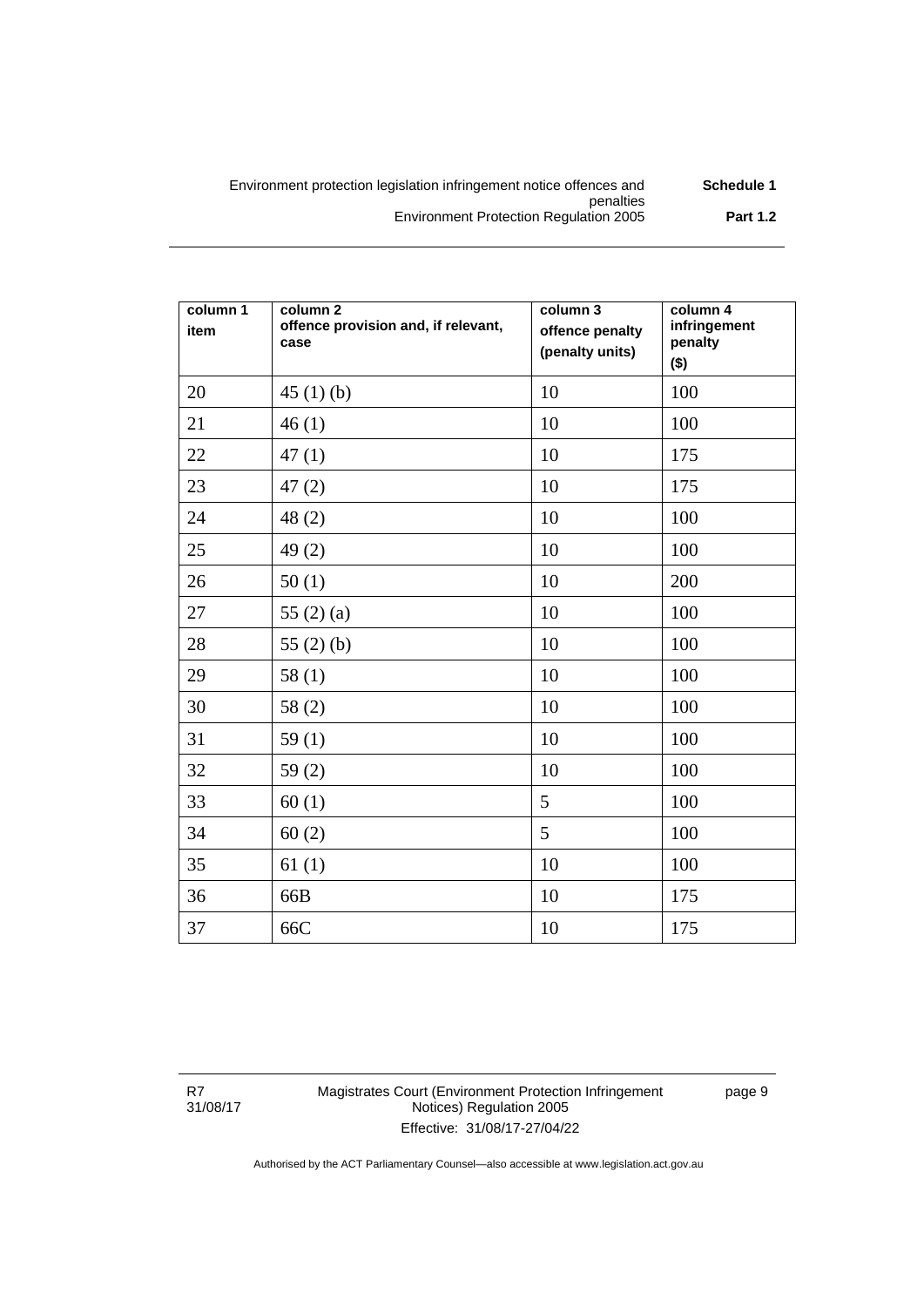**Dictionary** 

# <span id="page-13-0"></span>**Dictionary**

(see  $s$  4)

- *Note 1* The [Legislation Act](http://www.legislation.act.gov.au/a/2001-14) contains definitions and other provisions relevant to this regulation.
- *Note 2* For example, the [Legislation Act,](http://www.legislation.act.gov.au/a/2001-14) dict, pt 1, defines the following terms:
	- corporation
	- Corporations Act
	- environment protection authority
	- individual.
- *Note 3* Terms used in this regulation have the same meaning that they have in the *[Magistrates Court Act](http://www.legislation.act.gov.au/a/1930-21) 1930* (see [Legislation Act,](http://www.legislation.act.gov.au/a/2001-14) s 148). For example, the following terms are defined in the *[Magistrates Court](http://www.legislation.act.gov.au/a/1930-21)  Act [1930](http://www.legislation.act.gov.au/a/1930-21)*, dict:
	- administering authority
	- authorised person
	- infringement notice
	- infringement notice offence
	- reminder notice.

*authorised officer*—see the *[Environment Protection Act 1997](http://www.legislation.act.gov.au/a/1997-92)*, dictionary.

*environment protection legislation* means—

- (a) the *[Environment Protection Act 1997](http://www.legislation.act.gov.au/a/1997-92)*; and
- (b) the *[Environment Protection Regulation 2005](http://www.legislation.act.gov.au/sl/2005-38)*.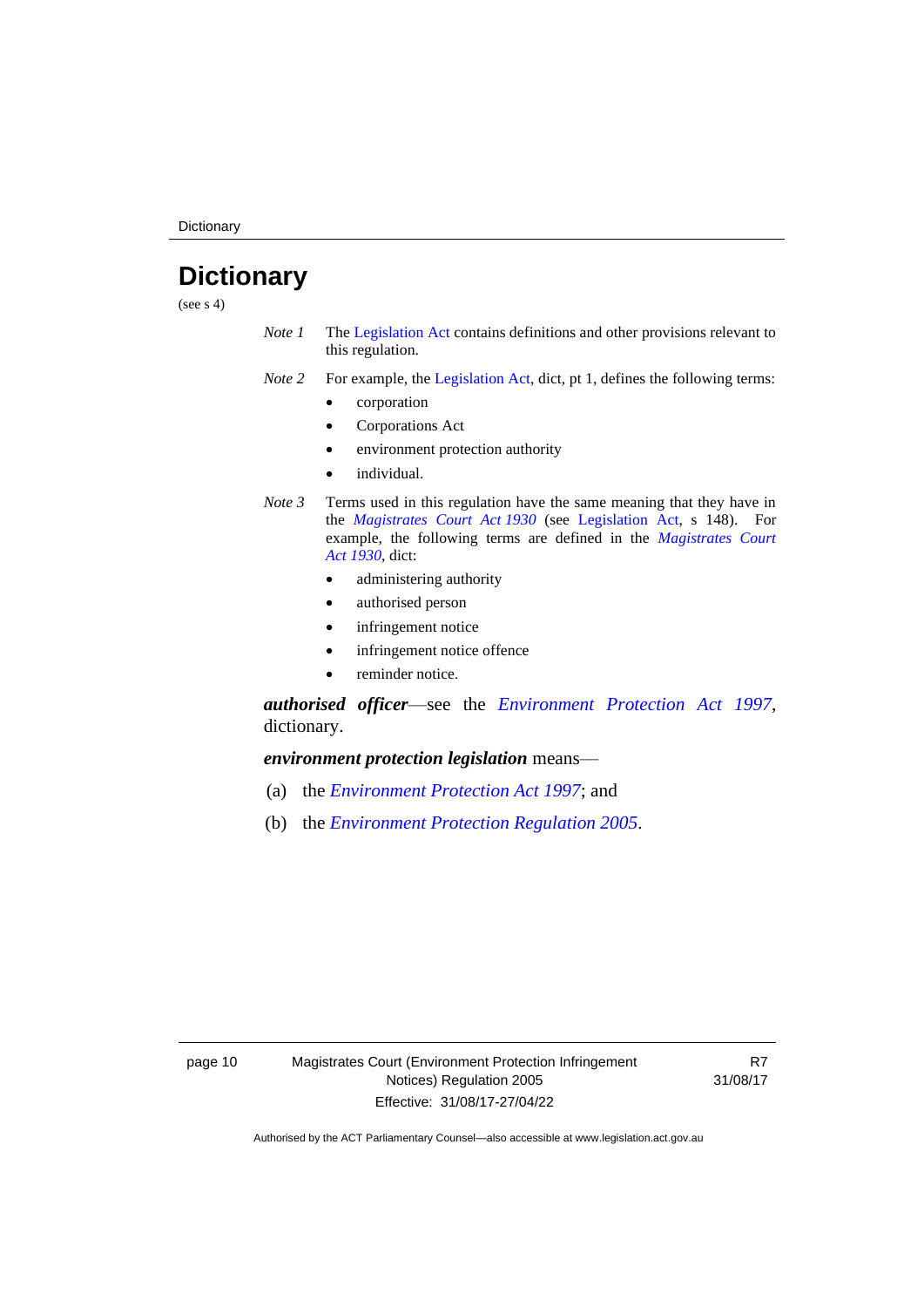# <span id="page-14-1"></span><span id="page-14-0"></span>**Endnotes**

# **1 About the endnotes**

Amending and modifying laws are annotated in the legislation history and the amendment history. Current modifications are not included in the republished law but are set out in the endnotes.

Not all editorial amendments made under the *[Legislation Act 2001](http://www.legislation.act.gov.au/a/2001-14)*, part 11.3 are annotated in the amendment history. Full details of any amendments can be obtained from the Parliamentary Counsel's Office.

Uncommenced amending laws are not included in the republished law. The details of these laws are underlined in the legislation history. Uncommenced expiries are underlined in the legislation history and amendment history.

If all the provisions of the law have been renumbered, a table of renumbered provisions gives details of previous and current numbering.

The endnotes also include a table of earlier republications.

| $A = Act$                                    | $NI =$ Notifiable instrument                |
|----------------------------------------------|---------------------------------------------|
| $AF =$ Approved form                         | $o = order$                                 |
| $am = amended$                               | $om = omitted/repealed$                     |
| $amdt = amendment$                           | $ord = ordinance$                           |
| $AR = Assembly resolution$                   | $orig = original$                           |
| $ch = chapter$                               | par = paragraph/subparagraph                |
| $CN =$ Commencement notice                   | $pres = present$                            |
| $def = definition$                           | $prev = previous$                           |
| $DI = Disallowable instrument$               | $(\text{prev}) = \text{previously}$         |
| $dict = dictionary$                          | $pt = part$                                 |
| disallowed = disallowed by the Legislative   | $r = rule/subrule$                          |
| Assembly                                     | $reloc = relocated$                         |
| $div = division$                             | $remum = renumbered$                        |
| $exp = expires/expired$                      | $R[X]$ = Republication No                   |
| $Gaz = gazette$                              | $RI = reissue$                              |
| $h dq =$ heading                             | $s = section/subsection$                    |
| $IA = Interpretation Act 1967$               | $sch = schedule$                            |
| ins = inserted/added                         | $sdiv = subdivision$                        |
| $LA =$ Legislation Act 2001                  | $SL = Subordinate$ law                      |
| $LR =$ legislation register                  | $sub =$ substituted                         |
| $LRA =$ Legislation (Republication) Act 1996 | $underlining = whole or part not commenced$ |
| $mod = modified/modification$                | or to be expired                            |
|                                              |                                             |

# <span id="page-14-2"></span>**2 Abbreviation key**

R7 31/08/17 Magistrates Court (Environment Protection Infringement Notices) Regulation 2005 Effective: 31/08/17-27/04/22

page 11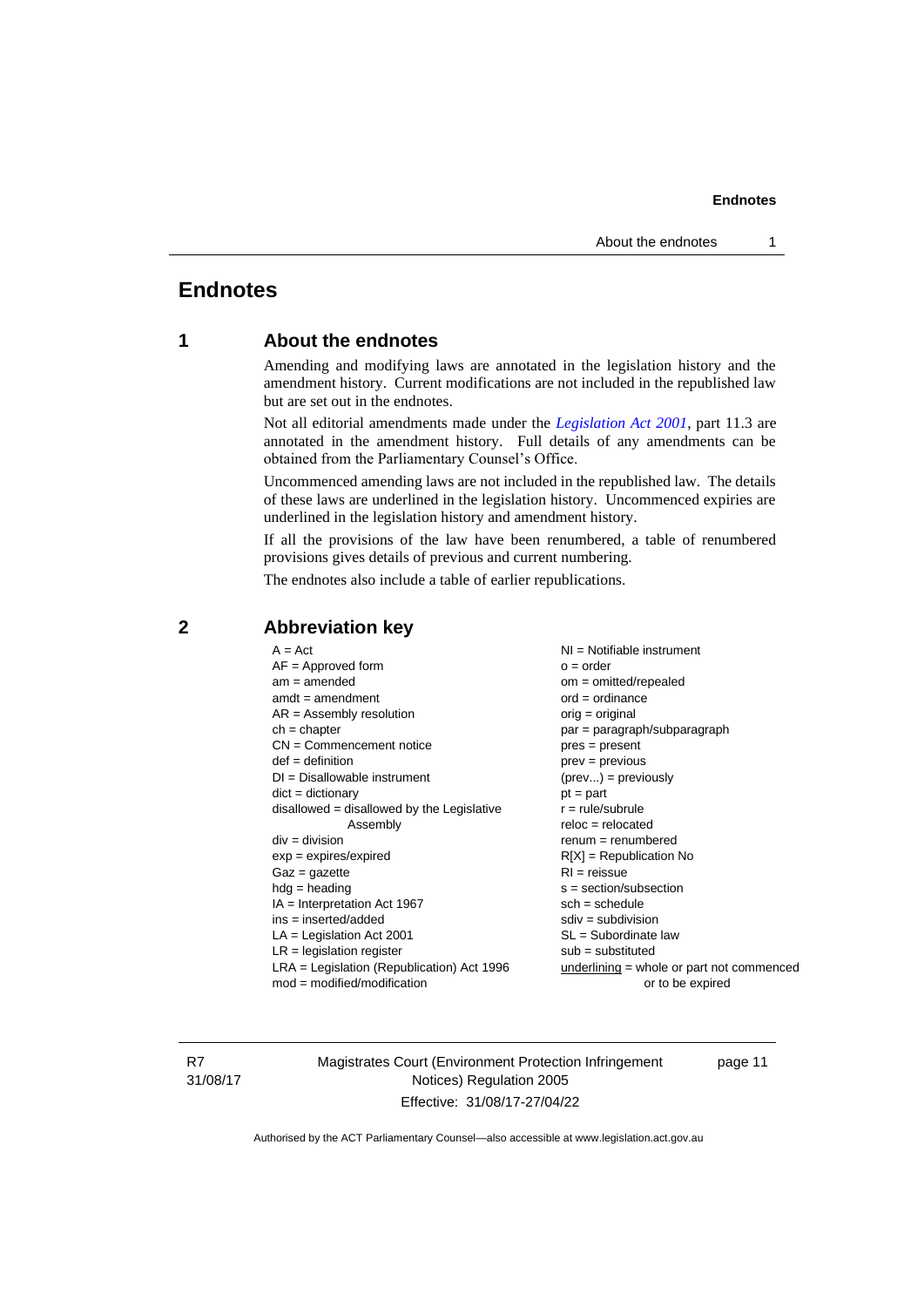| 3 | Legislation history |  |
|---|---------------------|--|
|---|---------------------|--|

### <span id="page-15-0"></span>**3 Legislation history**

### **Magistrates Court (Environment Protection Infringement Notices) Regulation 2005 SL2005-37**

notified LR 11 November 2005

s 1, s 2 commenced 11 November 2005 (LA s 75 (1)) remainder commenced 12 November 2005 (s 2 and see [Statute Law](http://www.legislation.act.gov.au/a/2005-20)  [Amendment Act 2005](http://www.legislation.act.gov.au/a/2005-20) A2005-20, s 2 (2) and LA s 79)

as amended by

#### **[Statute Law Amendment Act 2007](http://www.legislation.act.gov.au/a/2007-3) A2007-3 sch 3 pt 3.66**

notified LR 22 March 2007 s 1, s 2 taken to have commenced 1 July 2006 (LA s 75 (2)) sch 3 pt 3.66 commenced 12 April 2007 (s 2 (1))

### **[Environment Protection \(Fuel Sales Data\) Amendment Act 2007](http://www.legislation.act.gov.au/a/2007-17) A2007-17 pt 3**

notified LR 14 June 2007 s 1, s 2 commenced 14 June 2007 (LA s 75 (1)) pt 3 commenced 1 July 2007 (s 2)

### **[Justice and Community Safety Legislation Amendment Act 2008](http://www.legislation.act.gov.au/a/2008-7) A2008-7 sch 1 pt 1.13**

notified LR 16 April 2008 s 1, s 2 commenced 16 April 2008 (LA s 75 (1)) sch 1 pt 1.13 commenced 7 May 2008 (s 2)

### **[Statute Law Amendment Act 2015](http://www.legislation.act.gov.au/a/2015-15) A2015-15 sch 3 pt 3.21**

notified LR 27 May 2015 s 1, s 2 commenced 27 May 2015 (LA s 75 (1)) sch 3 pt 3.21 commenced 10 June 2015 (s 2)

### **[Magistrates Court \(Environment Protection Infringement Notices\)](http://www.legislation.act.gov.au/sl/2015-43)  [Amendment Regulation 2015 \(No 1\)](http://www.legislation.act.gov.au/sl/2015-43) SL2015-43**

notified LR 21 December 2015 s 1, s 2 commenced 21 December 2015 (LA s 75 (1)) remainder commenced 22 December 2015 (s 2)

page 12 Magistrates Court (Environment Protection Infringement Notices) Regulation 2005 Effective: 31/08/17-27/04/22

R7 31/08/17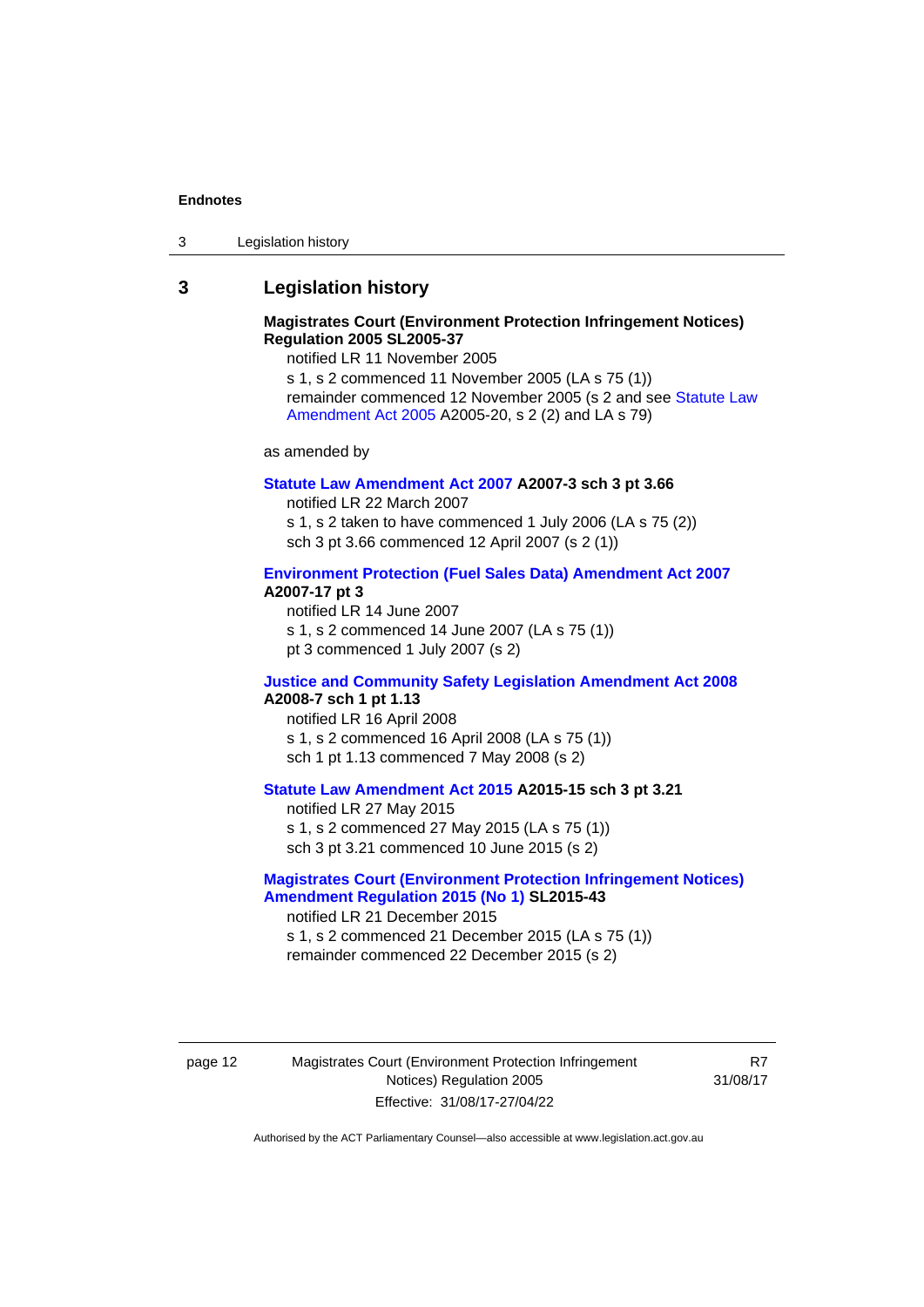Legislation history 3

# **[Red Tape Reduction Legislation Amendment Act 2017](http://www.legislation.act.gov.au/a/2017-17%20/default.asp) A2017-17 pt 8**

notified LR 14 June 2017 s 1, s 2 commenced 14 June 2017 (LA s 75 (1)) pt 8 commenced 31 August 2017 (s 2 (2))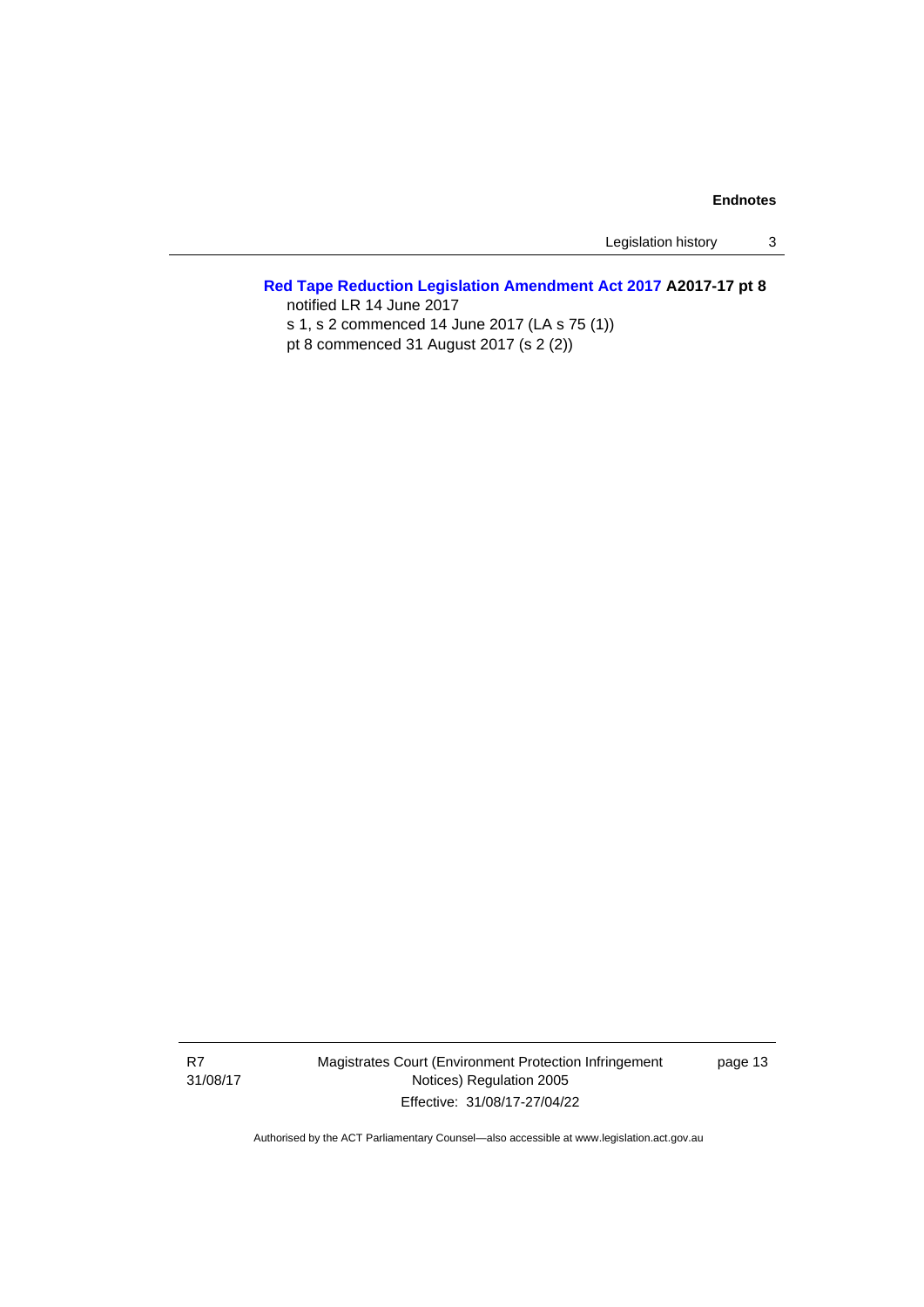4 Amendment history

### <span id="page-17-0"></span>**4 Amendment history**

**Commencement** om LA s 89 (4) **Dictionary** s 4 **am [A2007-3](http://www.legislation.act.gov.au/a/2007-3) amdt 3.367 Authorised people for infringement notice offences** am [A2015-15](http://www.legislation.act.gov.au/a/2015-15) amdt 3.96, amdt 3.97 **Expiry—sch 1, pt 1.1** s 13 om [A2008-7](http://www.legislation.act.gov.au/a/2008-7) amdt 1.63 **Environment Protection Act 1997**<br>sch 1 pt 1.1 am A2007-17 s am [A2007-17](http://www.legislation.act.gov.au/a/2007-17) s 6; items renum R3 LA **Environment Protection Regulation 2005** sch 1 pt 1.2 am [SL2015-43](http://www.legislation.act.gov.au/sl/2015-43) s 4[; A2017-17](http://www.legislation.act.gov.au/a/2017-17/default.asp) s 26; items renum R7 LA **Dictionary**

dict def *authorised officer* su[b A2007-3](http://www.legislation.act.gov.au/a/2007-3) amdt 3.368

page 14 Magistrates Court (Environment Protection Infringement Notices) Regulation 2005 Effective: 31/08/17-27/04/22

R7 31/08/17